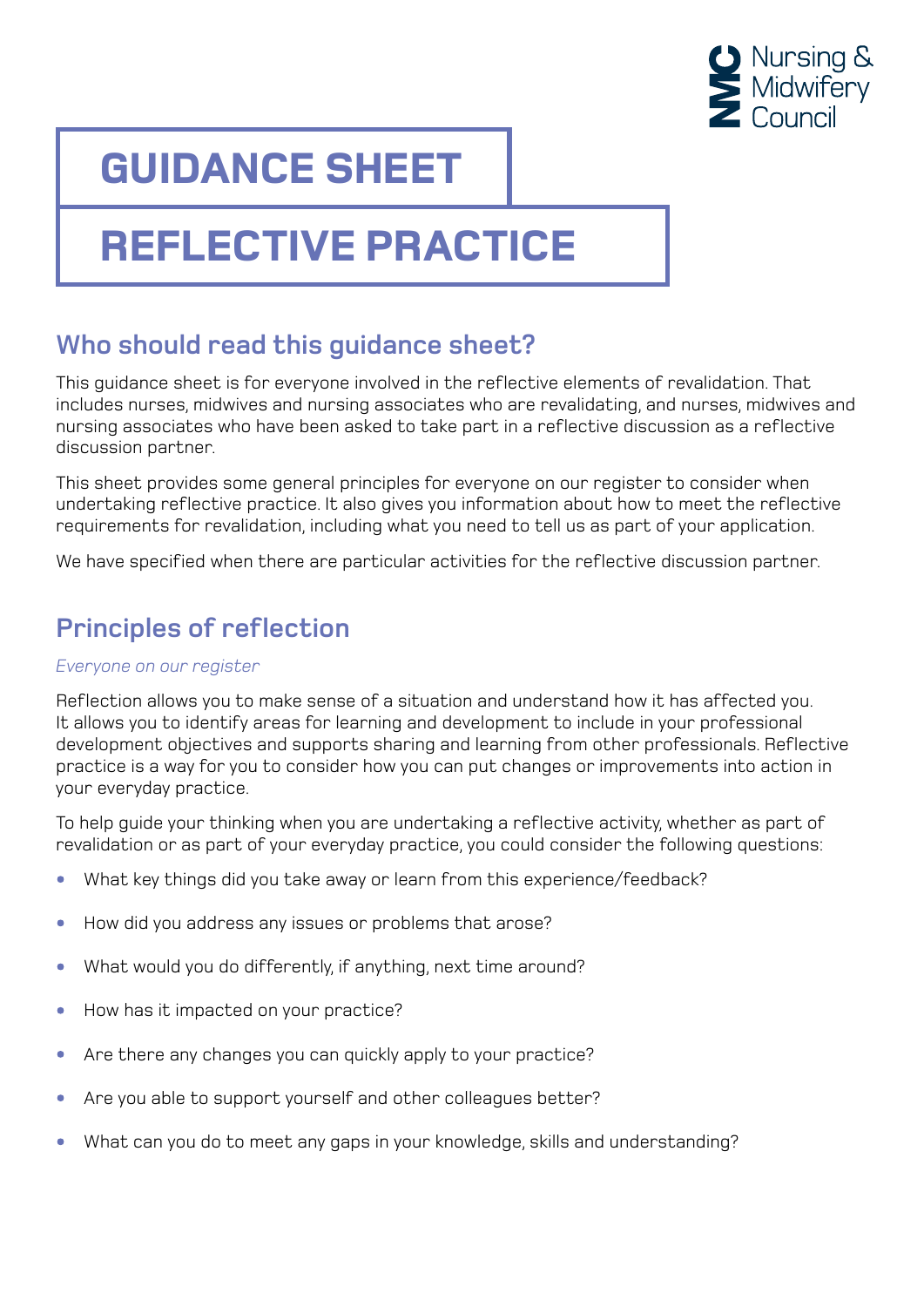### **Reflection and revalidation**

#### *Everyone on our register*

We believe reflection is an important part of the practice of everyone on our register. We have included two reflective requirements as part of revalidation: five written reflective accounts and a reflective discussion with another nurse, midwife or nursing associate on our register. Below we provide you with more information about how to meet these requirements.

For more details of the reflective accounts and reflective discussion, and the other revalidation requirements and how to meet them, please see **[How to revalidate with the NMC](https://www.nmc.org.uk/globalassets/sitedocuments/revalidation/how-to-revalidate-booklet.pdf)**. We also provide a range of supporting information about the requirements, including a video of people revalidating discussing their experiences of the reflective discussion on our website.

#### **Five written reflective accounts**

#### *Nurses, midwives and nursing associates who are revalidating*

These accounts should be based on either instances of (or a combination of) your CPD, feedback, or an event or experience in your practice. They should be from the three year period since you last renewed or joined the register. You should reflect on both positive and constructive experiences. You should explain what you learnt, how you changed or improved your practice as a result, and how these real-life experiences link to the four key themes of **[the Code](https://www.nmc.org.uk/globalassets/sitedocuments/nmc-publications/nmc-code.pdf)** (prioritise people, practise effectively, preserve safety, promote professionalism and trust). You might find the questions in the Principles of reflection section above helpful to guide your thinking.

The written reflective accounts must not include any information that might identify an individual, whether that individual is alive or deceased. This means that all information must be recorded in a way that no patient, colleague or other individual can be identified from the information.

The section on non-identifiable information in **[How to revalidate with the NMC](https://www.nmc.org.uk/globalassets/sitedocuments/revalidation/how-to-revalidate-booklet.pdf)** provides examples of how to anonymise the written reflective accounts.

Before you have your reflective discussion you should have written your five reflective accounts on the NMC form we've provided. You may find it beneficial to share your reflective accounts with your discussion partner in advance of the discussion.

## **Reflective discussion**

#### **The benefits of the reflective discussion**

#### *Nurses, midwives and nursing associates who are revalidating and their reflective discussion partner*

The reflective discussion centres on talking over your five written reflective accounts with another person on our register.

This discussion is designed to encourage a culture of sharing, reflection and improvement by:

• requiring you to discuss your professional development and improvement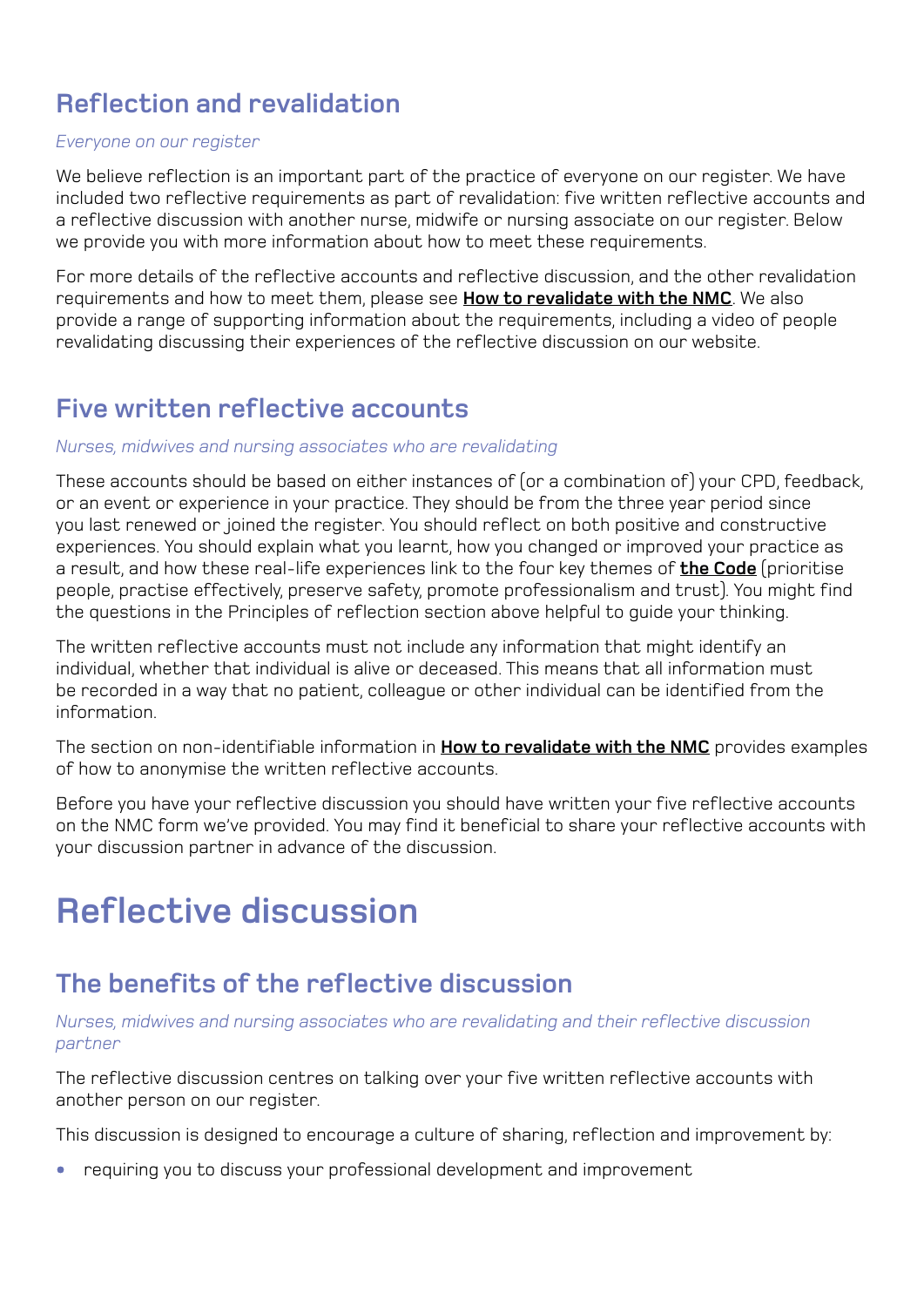- considering the role the standards in the Code have in your practice and professional development
- ensuring you don't work in professional isolation
- giving you the opportunity to respond constructively to feedback, experiences and learning.

The reflective discussion will be most valuable if you consider how you can benefit from it. The reflective discussion should be a positive experience that offers both participants the opportunity to help each other to think about their practice and learn from others.

### **Choosing a reflective discussion partner**

#### *Nurses, midwives and nursing associates who are revalidating*

Before the discussion you need to choose who to have your reflective discussion with. This must be another nurse, midwife or nursing associate on our register because in the discussion you and your reflective discussion partner will be linking your reflective accounts to the Code. It's important that both of you are familiar with, and working to, the same professional standards presented in **[the Code](https://www.nmc.org.uk/globalassets/sitedocuments/nmc-publications/nmc-code.pdf)**.

However, your reflective discussion partner doesn't need to be on the same part of the register as you. For example, a nurse can have a reflective discussion with a midwife and vice versa.

Any person on our register can be a reflective discussion partner as long as they meet the following:

- a) They must have an effective registration with the NMC. This means they can't be subject to any kind of suspension, removal or striking-off order at the time of having the discussion.
- b) They can't charge a fee for acting as a reflective discussion partner as this might affect their ability to remain objective. It's the responsibility of both the person who is revalidating and their chosen reflective discussion partner to ensure that the revalidation process retains credibility, and to be mindful of any personal or commercial relationships that may create a conflict of interest.

It's important that both people are comfortable having an open and honest discussion. Some other factors to consider when choosing your discussion partner include:

- How well you know them: you might prefer to have the discussion with a colleague you work with regularly, or with someone you are less familiar with.
- Whether they undertake the same type of practice as you: you might find it more helpful to discuss your reflective accounts with someone who has had similar experiences to you, or someone with different experiences.
- Whether they are senior or junior to you, or at the same level: would you find it valuable to have insight from someone who has been working at a different level to you?

If you practise in a setting with few other people on our register, you may wish to reach out to your wider NMC professional network.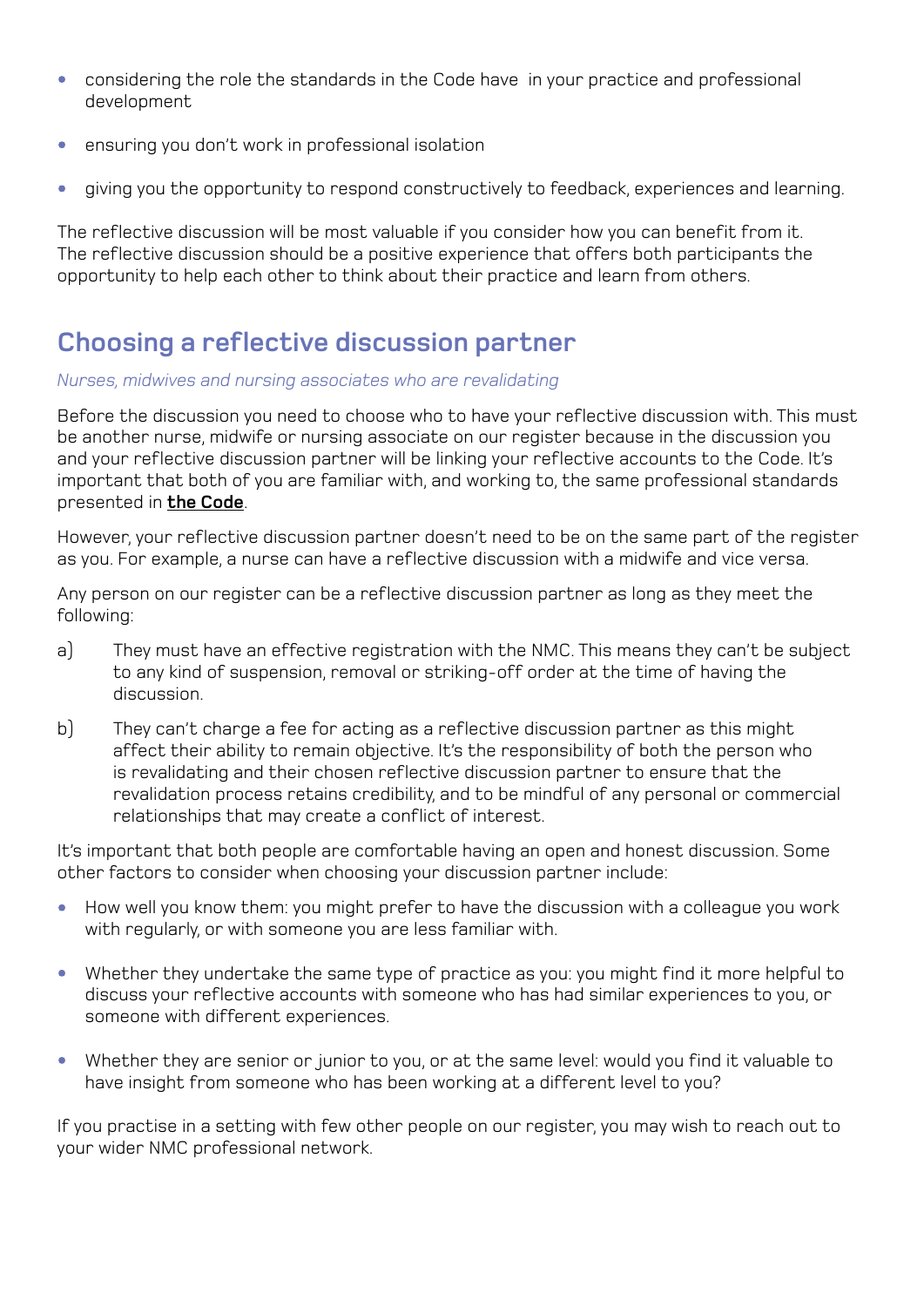#### **Reflective discussion and confirmation**

Part of the revalidation process involves demonstrating to a confirmer that you have met the revalidation requirements. If your confirmer is on our register and you choose to have your reflective discussion with them, your reflective discussion can form part of the confirmation discussion. If your confirmer is on our register, or you choose to have your reflective discussion with a different person on our register, you will need to have your reflective discussion before your confirmation discussion.

If your line manager is on our register, you might like to have both your reflective discussion and your confirmation discussion as part of an annual appraisal, if you have one, but this is not necessary.

### **How to prepare as a reflective discussion partner**

Before taking part in a reflective discussion with another person on our register, you should familiarise yourself with this guidance and the other revalidation requirements in the **[How to](https://www.nmc.org.uk/globalassets/sitedocuments/revalidation/how-to-revalidate-booklet.pdf)  [revalidate with the NMC](https://www.nmc.org.uk/globalassets/sitedocuments/revalidation/how-to-revalidate-booklet.pdf)** guidance. You might also find it helpful to refresh your understanding of the professional standards presented in **[the Code](https://www.nmc.org.uk/globalassets/sitedocuments/nmc-publications/nmc-code.pdf)**.

You may want to ask the person revalidating to share their five written reflective accounts with you beforehand. They should be used as a starting point for the reflective discussion, and you're not being asked to assess these reflective accounts as academic pieces of writing. Reflective accounts are individual to the nurse, midwife or nursing associate and will vary in length, detail and writing style.

You might like to think about what lessons can be learned from these accounts. You might find the questions above in the in the Principles of reflection section helpful to guide your thinking and structure your discussion.

### **During the discussion**

#### *Nurses, midwives and nursing associates who are revalidating and their reflective discussion partner*

The discussion itself is based on the five written reflective accounts. You can have discussions with more than one person on our register if you want to, but the discussion you record for revalidation must cover your five written reflective accounts because we may need to contact your reflective discussion partner for the purpose of verification.

This is an opportunity for participants to re-familiarise themselves with **[the Code](https://www.nmc.org.uk/globalassets/sitedocuments/nmc-publications/nmc-code.pdf)** and gain a greater understanding of how it applies to your everyday nursing and/or midwifery practice. It may be helpful for both of you to bring your copies of **[the Code](https://www.nmc.org.uk/globalassets/sitedocuments/nmc-publications/nmc-code.pdf)** with you to the discussion.

It should be a face-to-face conversation in an appropriate environment. If for some reason you can't have a face-to-face discussion, then you could arrange a video conference. We advise that the reflective discussion takes place well in advance of the revalidation application date of the person revalidating to allow plenty of time to fully complete all of the requirements.

You can use the reflective discussion in lots of different ways, for example:

- to share ideas, information and experiences
- to debrief after an incident
- to get another person's perspective on a situation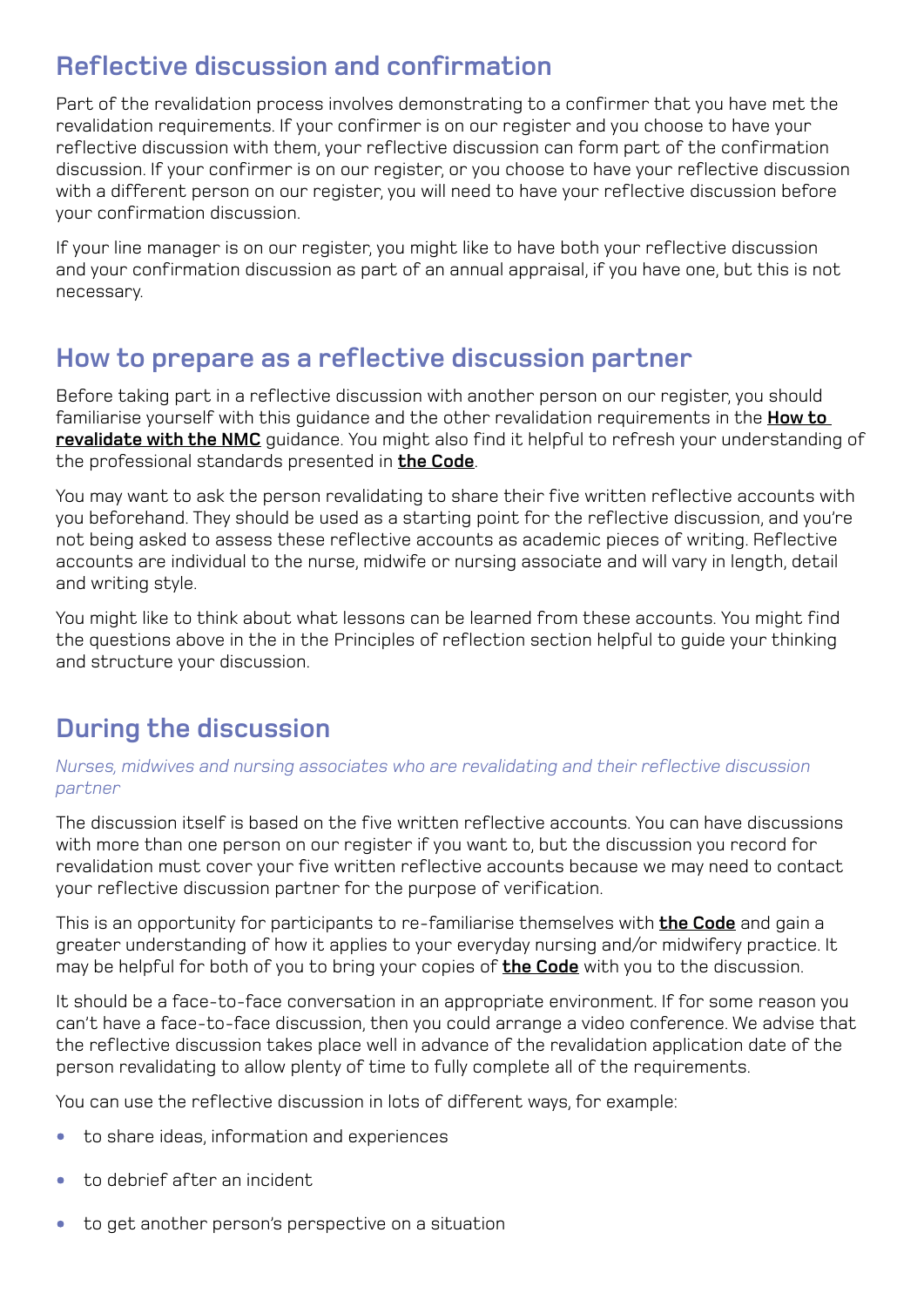• to think about professional development objectives.

The discussion partner can offer a different perspective on an event or piece of feedback. You could help the person revalidating to reach a conclusion, or develop an action plan for the future.

During your discussion you shouldn't discuss patients, service users or colleagues in a way that could identify them unless they expressly agree.

If the reflective discussion partner believes that the person revalidating hasn't met the requirement to have a reflective discussion based on five written reflective accounts, you should explain to them how they have failed to meet the requirement. Factors to consider when reviewing the reflective accounts and considering the discussion include:

- Can you identify any areas in the reflective accounts or reflective discussion that the person revalidating hasn't considered?
- Have they focused exclusively on the positive feedback, events or experiences in practice with no evidence of constructive criticism or learning?

Is the evidence or feedback used to inform the account and discussion robust? You can find guidance and examples of practice-related feedback in the **[How to revalidate with the NMC](https://www.nmc.org.uk/globalassets/sitedocuments/revalidation/how-to-revalidate-booklet.pdf)** guidance.

• Have they reflected on all relevant areas of the Code in their accounts and throughout the discussion?

If in doubt, don't sign the reflective discussion form. The person revalidating can then be given the opportunity to fully complete the requirements and come back to the reflective discussion partner before their revalidation application is due.

Unless the reflective discussion is part of the confirmation discussion, you don't need to consider evidence relating to other revalidation requirements.

### **Completing the reflective discussion form**

#### *Nurses, midwives and nursing associates who are revalidating and their reflective discussion partner*

You must record details of your reflective discussion on the NMC form we have provided. You need to record your name and NMC Pin. You should keep the completed and signed form. You will need to show it to your confirmer as evidence that you have had a reflective discussion (unless your confirmer was your reflective discussion partner).

The reflective discussion partner will need to sign the NMC form and record their name, NMC Pin, email, professional address including postcode, contact number, discussion date and a summary of the discussion. You will also need to agree with the reflective discussion partner that the NMC can contact them if necessary to verify the information that you have provided in your application.

The discussion summary section of the reflective discussion form mustn't include any information that might identify an individual, whether that individual is alive or deceased. This means that all information must be recorded in a way that no patient, colleague or other individual can be identified from the information. The section on non-identifiable information in **[How to revalidate with the NMC](https://www.nmc.org.uk/globalassets/sitedocuments/revalidation/how-to-revalidate-booklet.pdf)** provides examples of how to anonymise the reflective discussion form.